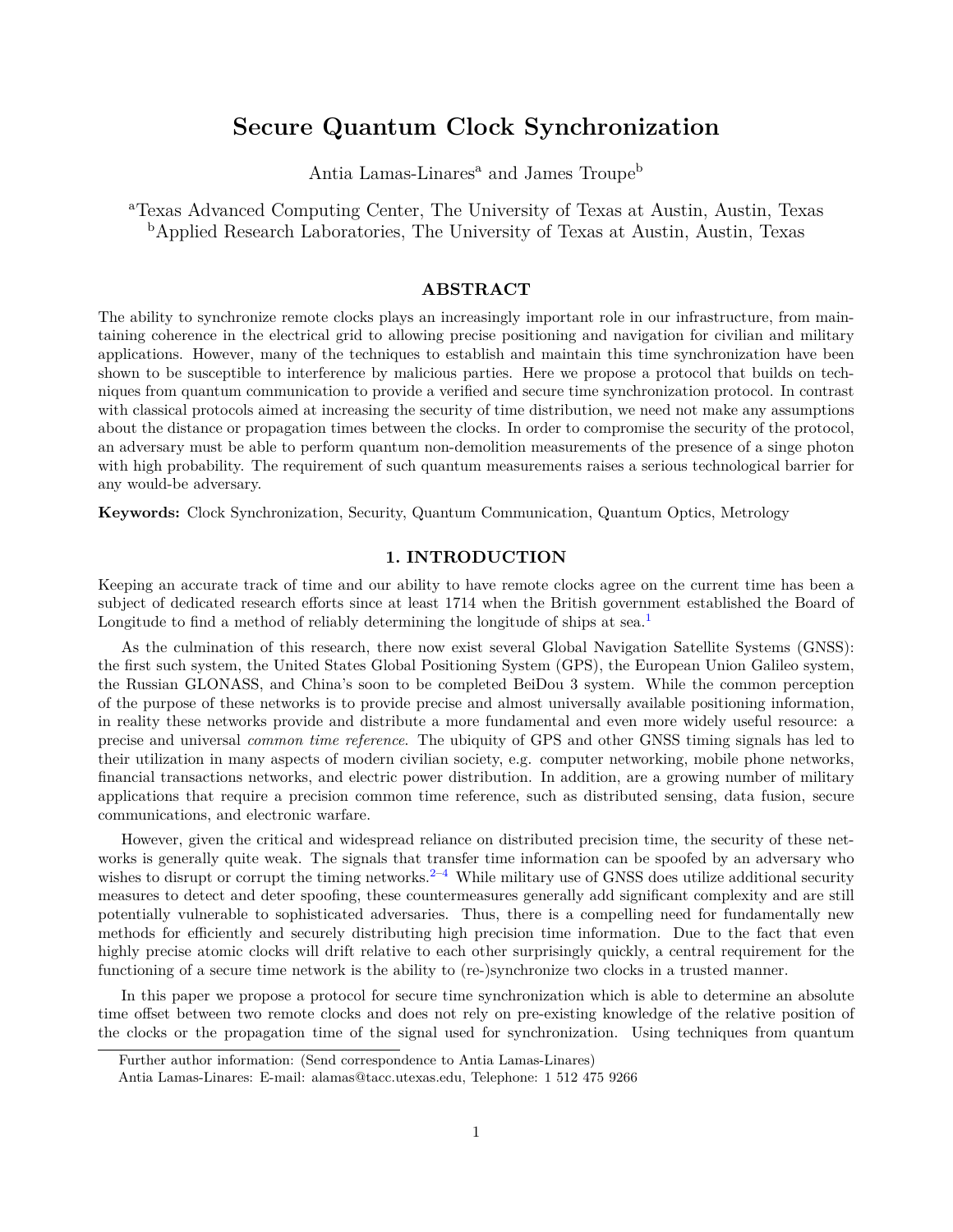communication, the proposed method is resistant against a broad class of spoofing attacks by a malicious party, an area of increasing interest in classical time distribution.

Quantum mechanical effects are at the heart of the best clocks in existence<sup>5</sup> but we will use the terms "quantum time synchronization protocols" in a more limited sense to refer to those protocols that use techniques related to quantum information for improving aspects of clock synchronization. There are several ways in which these quantum effects are utilized; some of the protocols focus on engineering the quantum state such that there is an improvement in the signal to noise ratio of the resulting measurement,  $6, 7$  others share a large amount of prior entanglement and thus avoid both Einstein-style synchronization signals<sup>8</sup> and Eddington's slow clock transport,  $9-11$  another class exploits quantum effects to achieve immunity towards some environmental disturbances such as dispersion,<sup>7, 12</sup> and yet another group uses measurements of the second order correlation function of photon pairs produced in  $SPDC$ .<sup>13–16</sup> It is this last technique, augmented with a symmetrization of the production and detection of the photon pairs, plus a security layer based on Bell inequalities, that constitutes the basis of our protocol for quantum secure clock synchronization.

Broadly speaking, clock synchronization refers to two different but related tasks.<sup>5</sup> The first is frequency distribution, where we are concerned with the difference in "ticking rates" between two separate clocks (syntonization). The second is that of time distribution where our concern is the offset at a particular instant between the reported time of two remote clocks. Most of this paper will focus on the later task. The discussion is organized as follows. In section 2 we will discuss the problem and how it is currently addressed using classical protocols and current technology. Section 3 will describe the quantum protocol and a proposed experimental layout.

Section 4 will address the security of the protocol against directionally asymmetric delays of the signals.

# **2. CLASSICAL CLOCK SYNCHRONIZATION**

In this section we will review the requirements for securely establishing the offset between to distant clocks when using signals that convey only classical information. These requirements were recently clarified and reported by Narula and Humphreys<sup>17</sup> and we will closely follow their results here.

The problem: Alice and Bob are separated by some fixed distance and each possesses a local clock with an unknown difference in the times displayed by them. Choosing Alice's clock as the "Master" clock, we will refer to the difference time readings as the clock offset  $\delta$  of Bob's clock. Thus,  $t' = t + \delta$ , where *t* is Alice's clock reading for an event and t' is Bob's clock reading for the same event assuming that Alice and Bob are co-located. When Alice and Bob are not co-located, a secure clock synchronization protocol attempts to measure and distribute information about the relative clock offset such that an adversary with access to the information channels used is unable to alter the inferred offset without being detected by Alice and Bob. Therefore, secure clock synchronization is an example of what we will call *secure metrology*, an interesting combination of the more common secure communication and metrology tasks.

#### **2.1 One-Way Protocols**

One-way classical clock synchronization protocols are based on the simple idea of Alice transmitting a signal (possibly using cryptographic authentication) containing a timestamp of the transmission time *t* according to her clock. Bob receives the signal and records the time of reception,  $t'$ , according to his clock. If Bob knows the true propagation time between Alice and himself,  $\Delta t_{AB}$ , then he can calculate the offset via  $\delta = t' - t - \Delta t_{AB}$ . While this has the benefit of being a very simple protocol, it is inherently insecure since it assumes that the propagation time is known and not under the control of an adversary. Therefore, even if the signals used are authenticated and encrypted, one-way protocols are easily compromised by the introduction of a simple delay by an adversary, who we will call Damon, between Alice and Bob.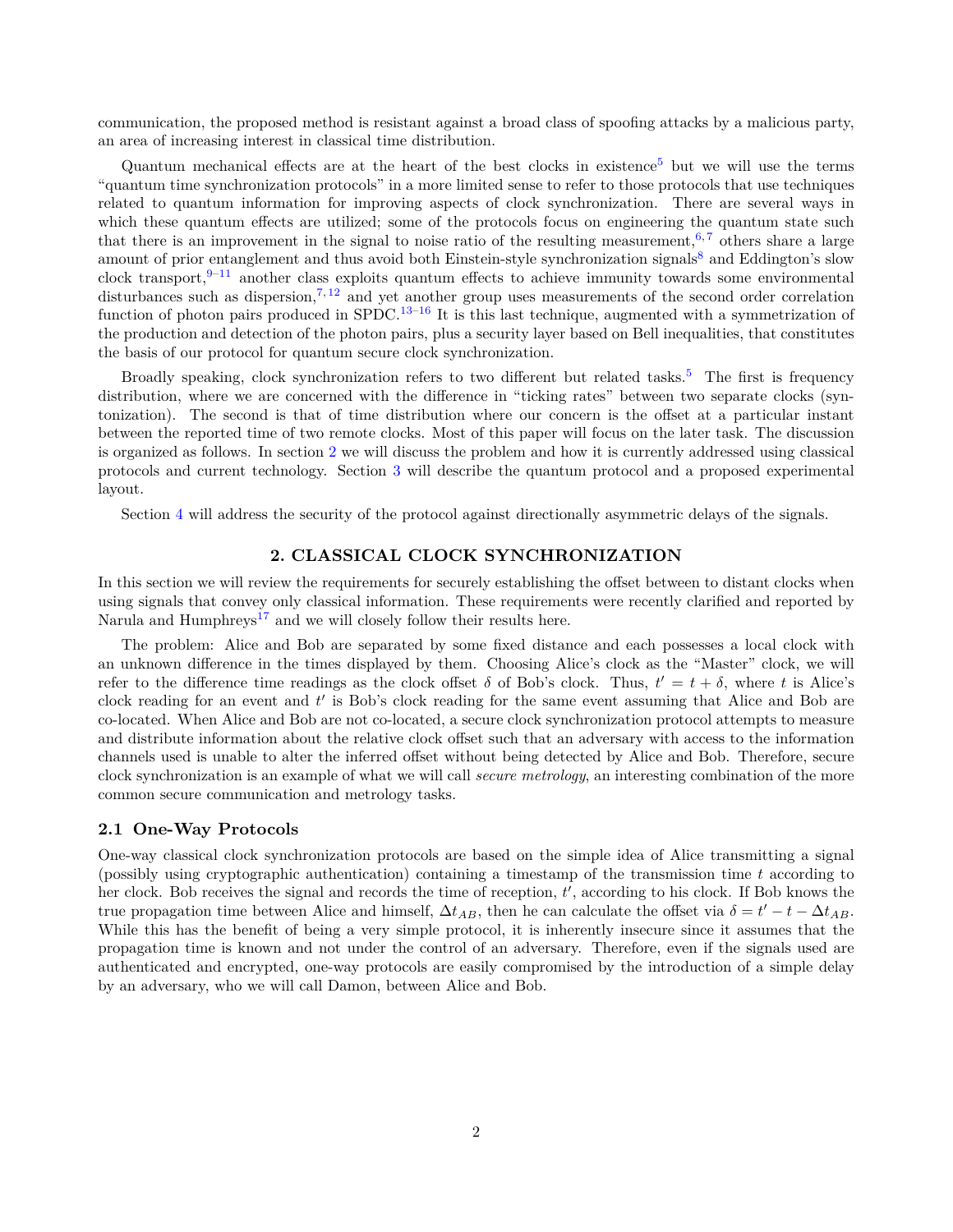#### **2.2 Two-Way Protocols**

The main difference between the one-way and two-way protocols is the ability of Alice to estimate the propagation time between herself and Bob by measuring the round trip time (RTT). Under the assumption that the signal propagation time is directionally symmetric, the propagation time is half of the RTT. If the channel between Alice and Bob is known and accurately modeled, then Alice can compare the measured RTT to the RTT predicted by the model allowing her to detect any delay attacks that respect the assumed directional symmetry. As with all classical protocols, security also requires cryptographic authentication of the signals used to transmit the time information.

#### **2.3 Requirements for Security of Classical Protocols**

It is important to clarify what we mean by security in the context of clock synchronization. Unlike with cryptographic protocols, we do not yet have a formal mathematical definition of security. In clock synchronization, the basis for security is an essentially physical consideration of the abilities of an adversary within the laws of physics combined with whatever technical constraints are known (or assumed) to limit the adversary.

The following is one list of security requirements for all clock synchronization protocols that use classical signals: $17$ 

(1) Alice and Bob must use an authenticated encryption scheme to secure the signals used for transmitting timing information in order to prevent successful counterfeiting by Damon.

(2) The actual propagation time between Alice and Bob must not be reducible by more than a known, fixed amount *L* that will also set the accuracy limit of the synchronization protocol.

(3) The actual round trip time must be known *a priori* to Alice and must be measurable by Alice with an inaccuracy smaller than *L*.

The purpose of these requirements is to allow Alice the ability to use her clock to estimate the propagation time between her and Bob via the RTT of the photons. By comparing her estimates to the expected propagation time, Alice is able to detect Damon whenever the difference exceeds the limit *L*.

We close our discussion of the security of classical protocols by pointing out the significant limitations in the utility of the requirements above. The necessity of Alice (or Bob) knowing with significant precision what the true channel propagation time is *and* being able to place a trustworthy lower limit on the reducibility of this time are quite hard to satisfy. For example, in the simple case of free space propagation, it would require Alice and Bob to *a priori* have a trustworthy estimate of the relative distance between them. Furthermore, the precision of this distance estimate would set the secure limit for the precision of the clock synchronization protocol.

### **3. QUANTUM PROTOCOL**

Entangled photon pairs produced by SPDC are extensively used in quantum information protocols. It has long been known<sup>18</sup> that the emission times of the photons in the pair are very tightly time correlated even if the emission event itself happens at random times. This can be exploited in clock synchronization protocols by measuring the second order correlation function.<sup>13, 14, 16</sup> The technique has also used extensively in non-pulsed quantum cryptography to find the relative time difference between Alice's and Bob's clocks and thus identify "coincidences" that correspond to the detection of two photons from the same pair. In such a scenario Alice and Bob each receive one member of a pair of photons produced with SPDC. They record the time of arrival with respect to their local clock and then calculate a cross-correlation of the times of arrival to extract the relative time of arrival difference as measured by their local clocks. Our protocol builds on this basic idea to detect coincident events, and augments it by situating a source of entangled photons both at Alice's and at Bob's lab and having each of them detect one member of the pair locally and send the other member of the pair to be detected at the other site, all while using a common propagation channel between their labs as illustrated in Fig. 1.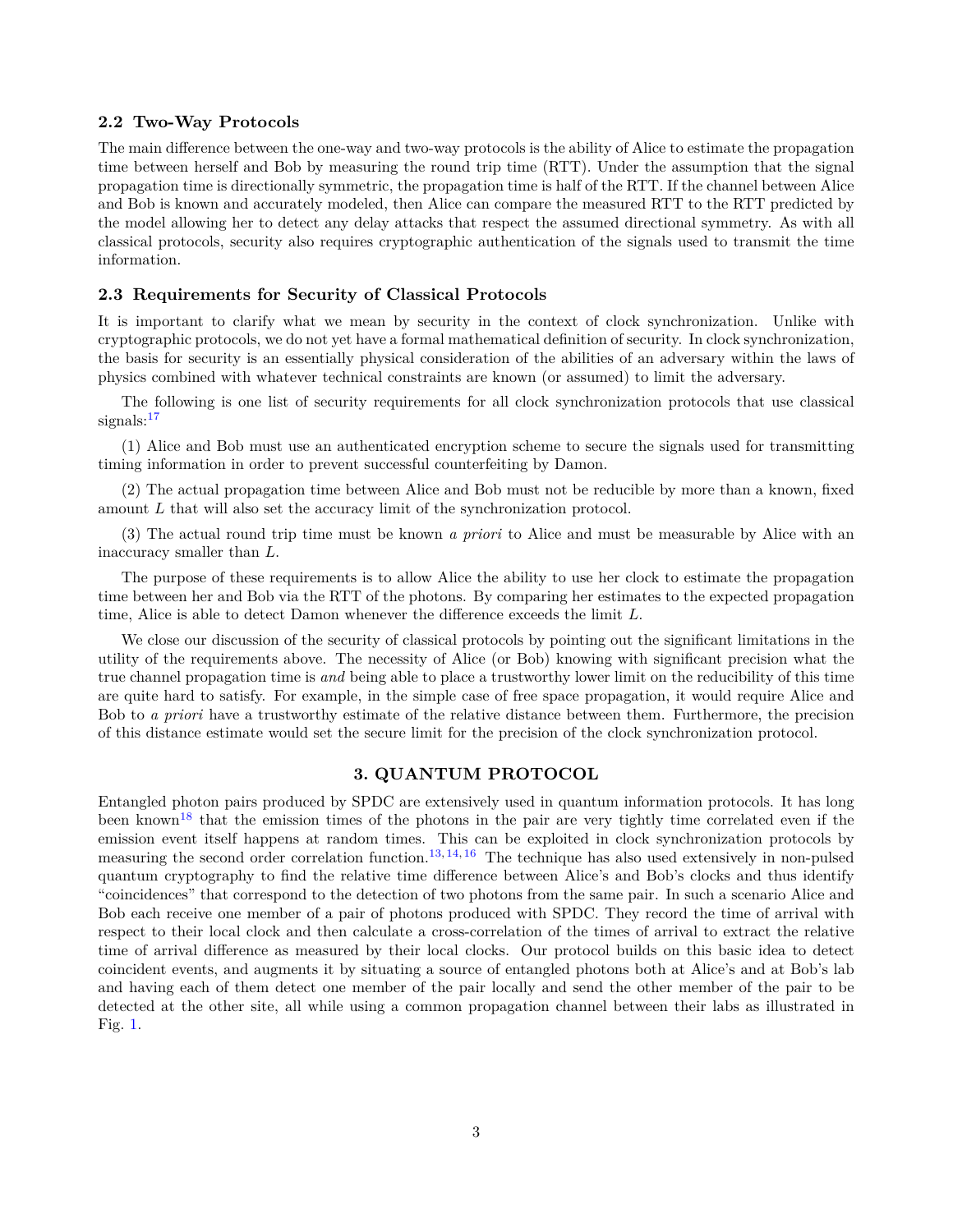

Figure 1. Proposed time synchronization experimental setup. Alice and Bob each have a source of polarization entangled pairs  $(|\psi^{-}\rangle)$  produced by spontaneous parametric down-conversion (SPDC) and a set of single photon detectors within their secure lab (denoted by a solid line). Each mode of propagation of the photons ends in a detector cluster able to perform polarization measurements, but only the cluster labeled as *A*<sup>1</sup> is fully represented in the figure. One member of the SPDC pair is detected locally at detector cluster  $A_1$  in Alice's side and at cluster  $B_1$  on Bob's side. The other member of the pair is sent into a single mode fiber and propagated through a channel controlled by an adversary, Damon. Each of the propagating photons has a chance of being detected on the remote side by *A*<sup>2</sup> or *B*<sup>2</sup> for pairs originating at Bob's and Alice's side respectively. Times of arrival for all detected photons are recorded in each lab with respect to a local clock. Detectors *A*<sup>3</sup> and *B*<sup>3</sup> are under the control of either Alice or Bob and are included for completion but do not play a part in the discussion. The detector cluster illustrated for *A*<sup>1</sup> represents a possible passive measurement scheme for a CSHS inequality. It uses a beam splitter followed by two polarizing beam splitters oriented at the appropriate angles for projection into the desired polarization state.

#### **3.1 Time offset extraction**

Following Ho et al.<sup>15</sup> we denote the numbers measured by Alice's (Bob's) local clock by  $t(t')$  with a subscript denoting a particular indexed event. If Alice and Bob were at the same spatial location detecting the same pair event, the difference between the times of detection as measured by their local clocks would be  $\delta = t - t'$ , and this  $\delta$  would be the time offset that we aim to determine. If Alice and Bob are at separate locations, the time of propagation of a signal between Alice and Bob is denoted as ∆*tAB* (∆*tBA* for propagation in the opposite direction). The round trip time of a signal originating from either Alice or Bob is  $\Delta T = \Delta t_{AB} + \Delta t_{BA}$ .

Additionally, since the channel is a single spatial mode and the signals propagating between Alice and Bob are identical in all degrees of freedom apart from propagation direction, we assume  $\Delta t_{AB} = \Delta t_{BA} = \Delta t$ . To calculate the absolute time difference between clocks, *δ*, consider a photon pair produced at Alice's site. One of the members of the pair is detected locally at detector *A*<sup>1</sup> and the other member of the pair travels to Bob accumulating a travel time  $\Delta t_{AB}$  and getting detected at  $B_2$ . For any particular pair event produced at Alice's site, the difference between the time labels recorded at Alice and Bob will be:

$$
t'-t=\Delta t_{AB}+\delta.
$$

Similarly for any pair produced at Bob's site:

$$
t - t' = \Delta t_{BA} - \delta.
$$

These differences between the time labels can be extracted by calculating a cross-correlation between events at both sides. Consider first events produced on Alice's site. The detection events are translated into a function as:

$$
a(t) = \sum_{i} \delta(t - t_i) dt
$$
  

$$
b(t') = \sum_{j} \delta(t - t'_j) dt.
$$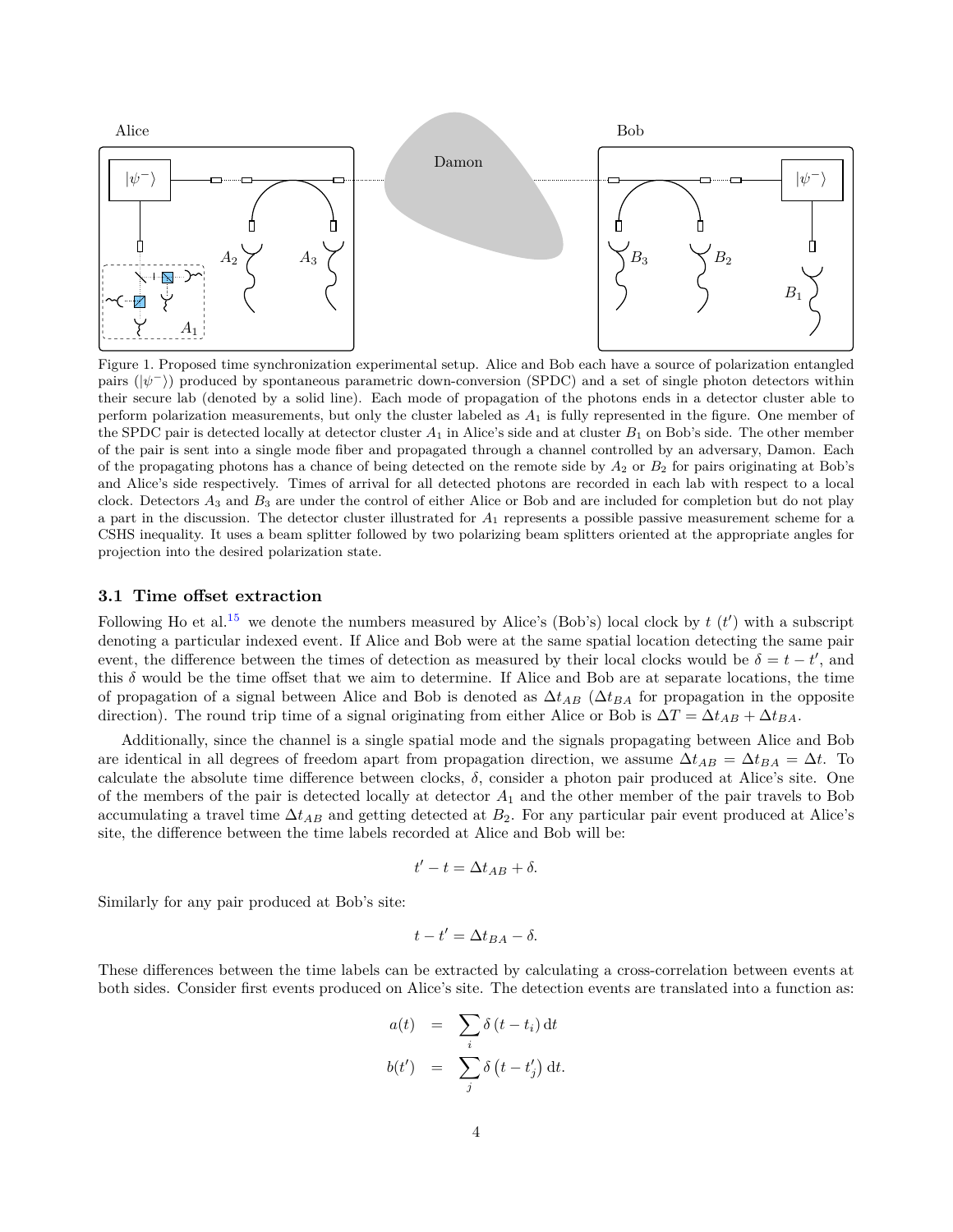Where *i* and *j* just index arbitrary detection events which can arise either from pairs or from other detector triggers such as stray light, dark counts, etc. The cross-correlation is computed as:

$$
c_{AB}(\tau) = (a \star b)(\tau) = \int a(t)b(t+\tau)dt,
$$

and will have a maximum at  $\tau = \tau_{AB} = \Delta t_{AB} + \delta$ . Likewise if we consider those pairs created on Bob's site, we can extract another cross-correlation,

$$
c_{BA}(\tau) = (b \star a)(\tau) = \int b(t)a(t+\tau)dt,
$$

which will have a maximum at  $\tau = \tau_{BA} = \Delta t_{BA} - \delta$ .

From these we can extract both the round trip time and the absolute time difference between clocks without making any prior assumptions about the length of the path between Alice and Bob.

$$
\Delta T = \tau_{AB} + \tau_{BA}
$$
  

$$
\delta = \frac{1}{2} (\tau_{AB} - \tau_{BA}).
$$

#### **3.2 Security**

The time extraction protocol we just described includes several assumptions which need to be carefully examined if we are performing this protocol in an adversarial context. The first assumption we are making is that the signals that each party is receiving are truly originating as part of the same pair. Fortunately the entanglement of the pairs provides us a built in mechanism to ascertain exactly this. A measurement of a Bell inequality in the polarization degree of freedom will ensure that the pairs we are measuring and correlating to each other do indeed belong together. This check also ensures that the polarization degree of freedom has not been accessed by our adversary to extract any information as this would affect the results of the Bell inequality.

A Bell inequality in the polarization degree of freedom does not by itself guarantee that the timing information has not been manipulated. For example, an adversary could introduce an arbitrary delay that is polarization insensitive and this would not be detected in any meaningful way, as the effect would be to change the calculated values of  $\tau_{AB}$  and  $\tau_{BA}$ . In a nutshell this is why conventional one way protocols are vulnerable to delay attacks, and even classical two way protocols need to impose strong conditions for security. For the protocol proposed here, a time delay introduced in this manner would have no effect on the calculated clock time offset *δ* because of the symmetrization of the sources and detection.

We are thus left with one final assumption, that of symmetry of the propagation times through the channel (i.e.  $t_{AB} = t_{BA}$ ). This case can be formalized as the adversary, Damon, introducing an arbitrary delay added to the un-modified values,

$$
\Delta t_{AB}^d = \Delta t + D_1
$$
  

$$
\Delta t_{BA}^d = \Delta t + D_2.
$$

If  $D_1 \neq D_2$  and Alice and Bob believe the channel to be symmetric, then they would arrive at a Damondetermined value of  $\delta^d$ :

$$
\tau_{AB}^d = \Delta t_{AB}^d + \delta^d
$$
  
\n
$$
\tau_{BA}^d = \Delta t_{BA}^d - \delta^d
$$
  
\n
$$
\delta^d = \frac{1}{2} (\tau_{AB}^d - \tau_{BA}^d) = \delta + \frac{1}{2} (D_1 - D_2).
$$

Thus, the time difference estimated by Alice and Bob would be off from the true value by one half of the magnitude of the unknown asymmetry.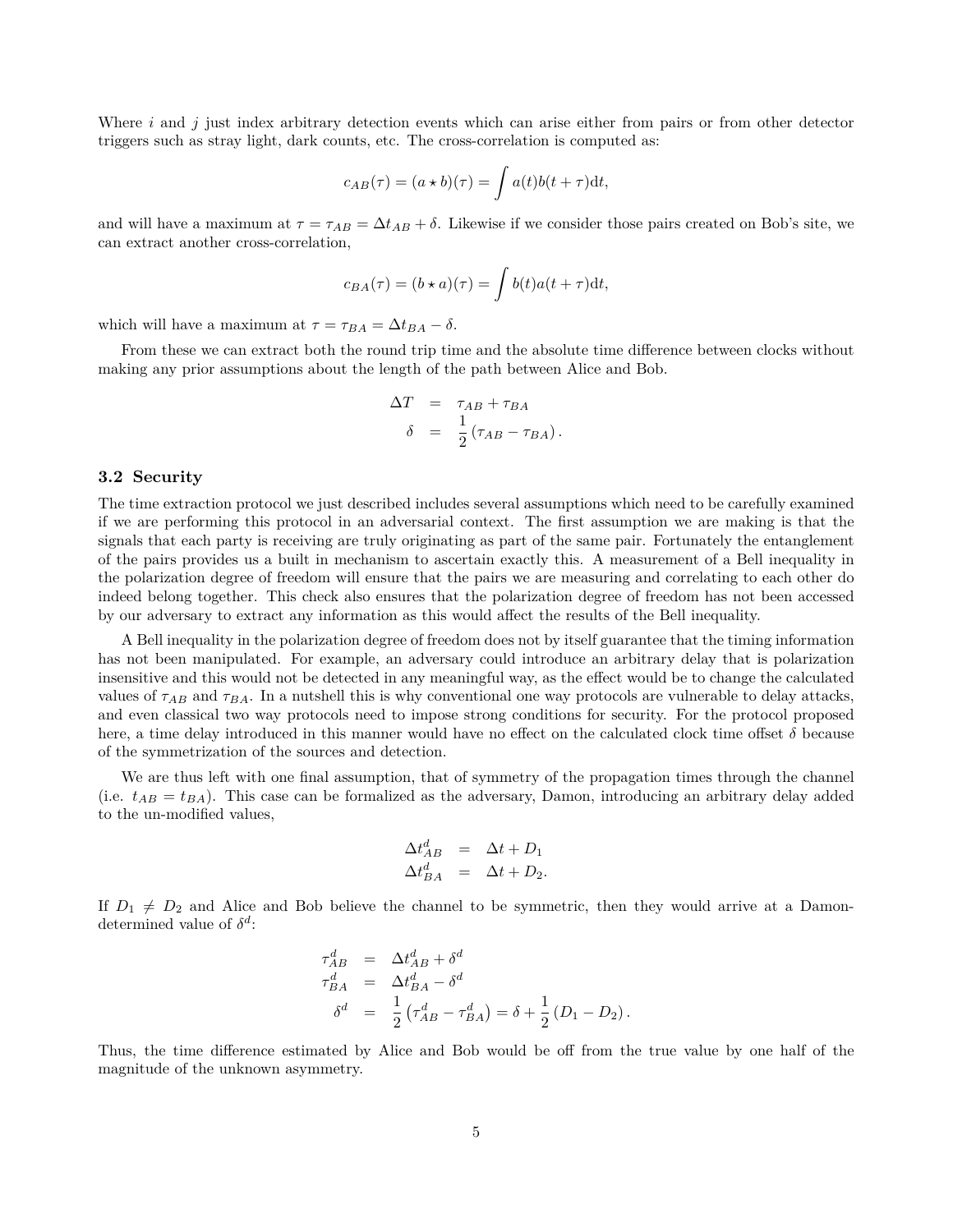It is worth now carefully revisiting the possible interference by an adversary. A first mode of attack has Damon modifying our measured values times of arrival of the photon pairs. For the source based at Alice's site, he clearly cannot influence the member of the pair that is detected locally, as this is all within Alice's secure area. He could modify Bob's detected time of arrival of the signals coming from Alice in a consistent way, but this would be equivalent to introducing a –possibly asymmetric – delay on the channel. Thus, we are left with the question of under what circumstances Damon can introduce an a delay that is different depending on the direction in which the signal is propagating (or depending on whether the photon originates at Alice or at Bob).

#### **3.3 Step by step protocol description**

- 1. Alice and Bob each have a source of polarization entangled photons within their secure laboratories.
- 2. One photon from each pair produced is detected locally and labeled according to a local clock. For Alice the local detection happens in detector group  $A_1$  and is tagged with times  $t_1, t_2, \ldots, t_i$ . The other photon produced at Alice's site is sent through the channel to Bob's laboratory, detected at *B*<sup>2</sup> and is tagged with times  $t'_1, t'_2, \ldots, t'_j$ . Likewise for photon pairs produced at Bob's site we would have detections at  $B_1$  and  $A_2$  with time tags  $t'_1, t'_2, \ldots, t'_k$  and  $t_1, t_2, \ldots, t_m$  respectively.
- 3. Time offset extraction: Alice and Bob exchange over a public authenticated channel the time tags of photon detection times as measured by their local clocks and calculate a cross-correlation between detector cluster times  $A_1$  and  $B_2$ , and between  $B_1$  and  $A_2$ . With this they are able to extract the time offset  $\delta$  and round trip time  $\Delta T$  using the procedure described previously.
- 4. Security check: With the timing offset determined, Alice and Bob check the correlations between the individual detectors in groups  $A_1$  and  $B_2$  and groups  $B_1$  and  $A_2$ . The violation of a CHSH inequality verifies the origin of the pairs.
- 5. Additionally, Alice and Bob need to randomly sample the population of photons to check that photons from Alice and from Bob are truly indistinguishable, as any distinguishability would provide a vector for Damon to introduce an asymmetric delay.

#### **3.4 Performance and implementation**

The implementation of this protocols uses the same basic toolkit as an entanglement-based QKD experiment.<sup>19</sup> The main components are: polarization entanglement sources, single mode fibers, an optical channel, an authenticated classical channel, single photon detectors and time tagging hardware. The cross-correlation can be performed with very limited computational hardware by carefully tailoring the FFT calculation<sup>15</sup> with only a few seconds of noisy data and not particularly good local clocks, as has been demonstrated in free-space QKD experiments.

The timing performance is fundamentally limited by a combination of detector jitter, channel jitter and intrinsic width of the second order correlation function of the PDC emission. In our protocol we additionally have possible interference by a malicious party and deviations from an ideal violation of a Bell inequality can affect the confidence on our time offset measurements. A recent experiment by Quan et al.<sup>16</sup> that uses PDC for synchronization has demonstrated an absolute time accuracy of just under 60 ps, limited by detector and time tagging hardware, and shown that values below 10 fs are in principle possible. A full analysis of the expected performance is currently in preparation.

# **4. SECURITY AGAINST DELAY ATTACKS**

The security of the quantum protocol is derived from a few fundamental properties of the entangled photons used to measure the clock offset: (1) the photons are emitted from Alice's and Bob's positions at fundamentally random times, (2) both Alice's and Bob's photons travel (in opposite directions) in the same single spatial mode, (3) the sources are designed to have the same spectra, and (4) the polarization states of the transmitted photons can't be copied with high fidelity by an adversary without detection. Notice that given the above, the direction of travel of a given photon is completely uncorrelated with any of its other degrees of freedom. This implies there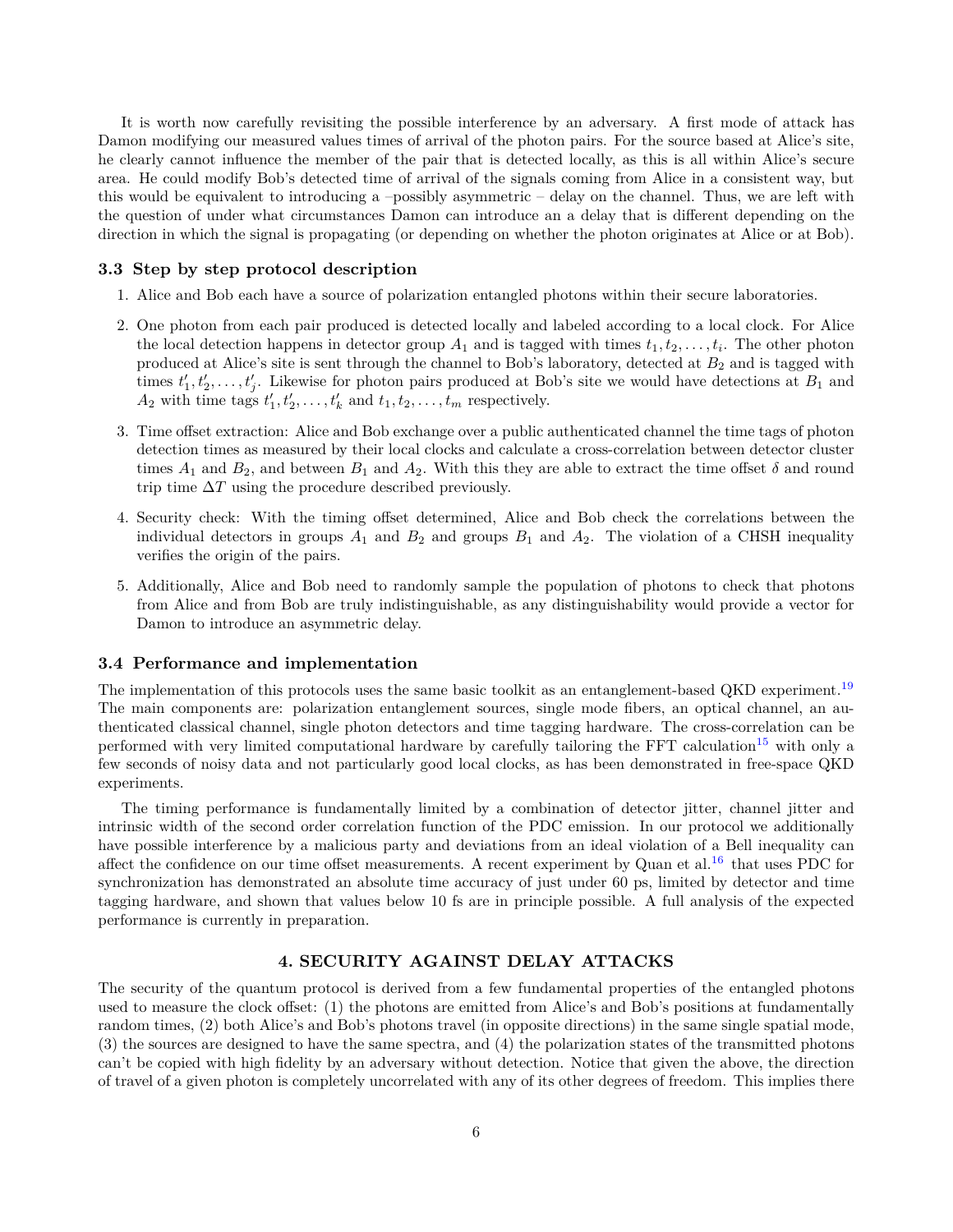is no possible way for Damon to simply filter the photons using one of the other degrees of freedom in order to isolate a photon's direction of travel and break reciprocity of the channel.

In order for an adversary to compromise the security of the quantum protocol, he must alter the propagation of photons in the single spatial mode between Alice and Bob such that a photon traveling in one direction experiences a different propagation time than one traveling in the opposite one. Therefore, Damon must find some way to measure the direction of travel of the photons in the channel such that (1) he knows (or at least has a high probability of knowing) *when* the direction measurement is successful, and (2) when successful, the direction measurement is *non-destructive* – both in the sense of not destroying the photon (e.g. by it being absorbed) and not altering any other degree of freedom of the photon. The first requirement comes from the fact that for success, Damon must know *when* a photon is passing him by in a particular direction in order to apply his chosen propagation delay, and when unsuccessful, he needs to filter out the photons he was unable to alter.

We note that if Damon has the ability to perform a Quantum Non-Demolition (QND) measurement of the presence of a photon with high success probability at two points along the channel, then he would be able to satisfy both of the requirements above and therefore could break the security of the quantum protocol. However, the technical requirements for accomplishing such QND measurements<sup>20–22</sup> or directly creating a controllable coherent single photon nonreciprocity<sup>23–25</sup> in th channel are currently a serious impediment to implementing this strategy. Also, notice that the first condition for breaking the protocol implies that at least one such QND measurement is always needed for Damon's success. This is true since Demon must know with high probability *when* a photon is present in the channel at a particular location (and direction) in order to impose different path delays. We therefore conclude that the proposed quantum clock synchronization protocol is secure when the adversary does not have the capability to perform a QND measurement of the presence of a single photon.

# **5. CONCLUSIONS**

In this article we introduce a new method of synchronizing two distant clocks that utilizes the properties of polarization entangled photon pairs from a spontaneous parametric down-conversion source to simultaneously distribute precise relative time information and provide the ability to authenticate this information. Authentication is achieved by verification of quantum entanglement between the two parties by observing violation of a CHSH inequality. Furthermore, the inferred relative clock offset is secure against passive delay attacks due to the symmetry of the protocol, and is secure against active delay attacks on individual photons because of the significant technological difficulty of producing non-destructive and non-disturbing interactions that can break the reciprocity of the single mode channel between Alice and Bob at the single photon level and with high success probability.

In addition to improved security over classical clock synchronization methods, this quantum protocol also does not require upper and lower bounds on propagation times between the two parties be known *a priori*. This removes any need for precise and trustworthy modeling of the communication channel or knowledge of the relative positions of the two parties, opening the possibility of ad-hoc clock synchronization between mobile stations.

In future work we will develop the proposed secure clock synchronization protocol further by analyzing the precision of the clock offset estimate as a function of the characteristics of the PDC sources, optical channel, and detectors. We will also analyze how the *secure* precision of the protocol, i.e. the achievable precision of the clock offset that is trustworthy, changes as a function of the channel noise as well as source and detector non-idealities.

#### **ACKNOWLEDGMENTS**

The authors would like to thank the Centre for Quantum Technologies in Singapore for graciously hosting them for an extended visit during which some of this work was completed. The authors also thank Christian Kurtsiefer and Alessandro Cere for useful discussions. AL-L acknowledges support from the Texas Advanced Computing Center. JT acknowledges support from the ARL:UT Independent Research and Development Program.